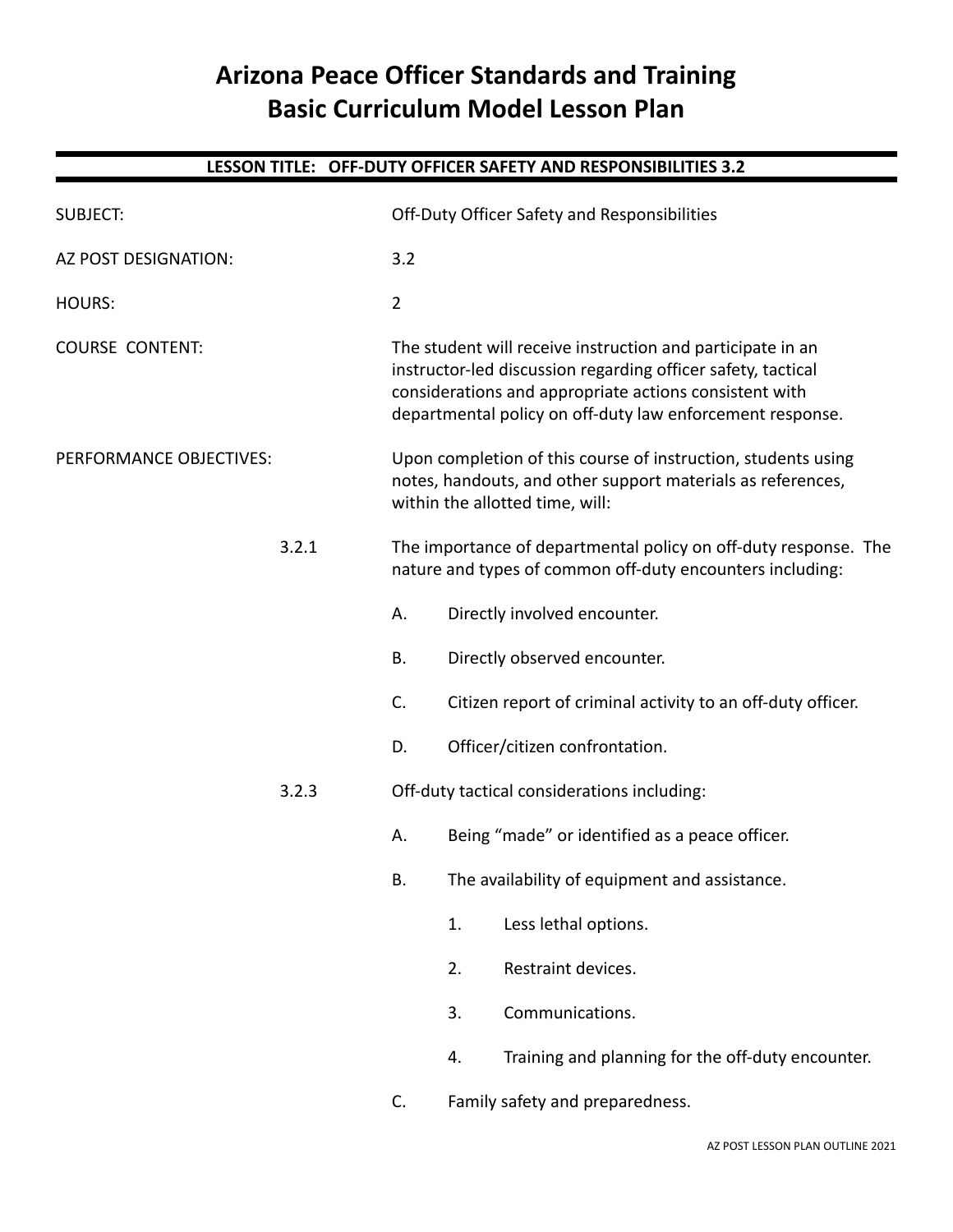- D. Identifying yourself as a peace officer:
	- 1. To suspects.
	- 2. To witnesses.
	- 3. To responding law enforcement officers.
	- E. Victim/witness mentality vs. officer mentality.
- 3.2.4 Accountability even when off duty.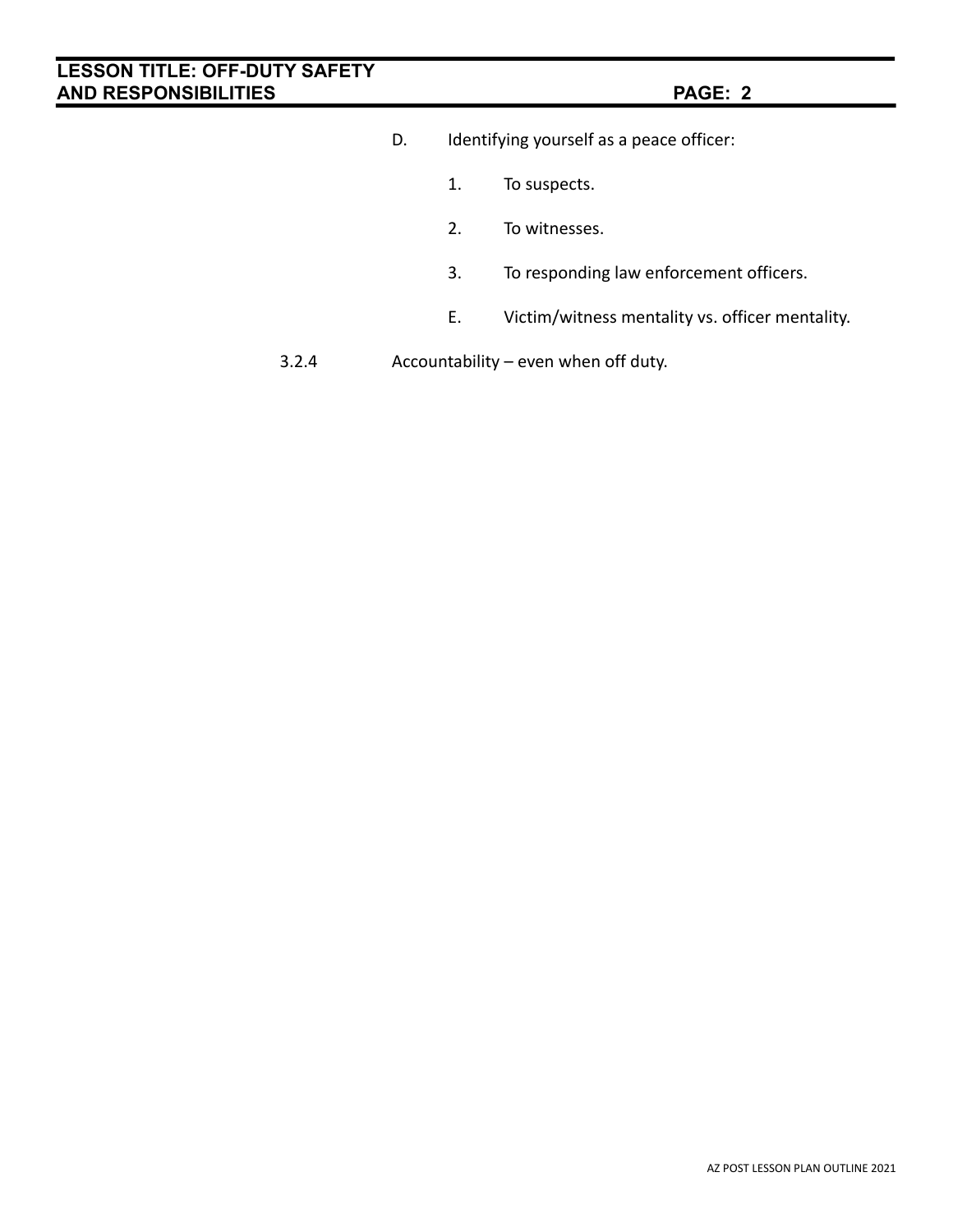| DATE FIRST PREPARED                | January 1997                                                              |                     |  |
|------------------------------------|---------------------------------------------------------------------------|---------------------|--|
| PREPARED BY:                       | Sgt. R. Van Galder, Mesa P.D.                                             |                     |  |
| REVIEWED <b>– REVISED</b> :        | Officer Fred Cushman, Tucson P.D.                                         | DATE: January 2001  |  |
| <b>REVIEWED - REVISED:</b>         | Tom Hammarstrom                                                           | DATE: July 2002     |  |
| REVIEWED <b>– REVISED</b> :        | AZ POST (Word)                                                            | DATE: January 2003  |  |
| <b>REVIEWED - REVISED:</b>         | <b>SME Committee</b>                                                      | DATE: July 2004     |  |
| <b>REVIEWED - REVISED:</b>         | <b>SME Committee</b>                                                      | DATE: April 2008    |  |
| <b>REVIEWED - REVISED:</b>         | Lt. Dave Kelly, ALEA                                                      | DATE: November 2009 |  |
| REVIEWED – <b>REVISED</b> :        | <b>SME Committee</b>                                                      | DATE: May 2010      |  |
| <b>REVIEWED - REVISED:</b>         | <b>SME Committee</b>                                                      | DATE: November 2011 |  |
| <b>REVIEWED - REVISED:</b>         | <b>SME Committee</b>                                                      | DATE: November 2012 |  |
| <b>REVIEWED - REVISED:</b>         | <b>SME Committee</b>                                                      | DATE: November 2014 |  |
| <b>REVIEWED - REVISED:</b>         | <b>SME Committee</b>                                                      | DATE: March 2021    |  |
| REVIEWED <b>– REVISED</b> :        | AZPOST (DocX)                                                             | DATE: January 2022  |  |
| <b>REVIEWED - REVISED:</b>         |                                                                           | DATE:               |  |
| <b>REVIEWED - REVISED:</b>         |                                                                           | DATE:               |  |
| AZ POST - APPROVAL:                | <b>Richard Watling</b>                                                    | DATE: November 2014 |  |
| AZ POST - APPROVAL:                | <b>Mandy Faust</b>                                                        | DATE: March 2021    |  |
| AZ POST - APPROVAL:                | Lori Wait                                                                 | DATE: January 2022  |  |
| <b>INSTRUCTOR REFERENCES:</b>      | Mesa P.D. G.O.                                                            |                     |  |
| <b>CLASS LEVEL:</b>                | Student                                                                   |                     |  |
| <b>TRAINING AIDS:</b>              |                                                                           |                     |  |
| <b>INSTRUCTIONAL STRATEGY:</b>     | Interactive lecture, class discussion, overheads, videos and<br>handouts. |                     |  |
| <b>SUCCESS CRITERIA:</b>           | N/A                                                                       |                     |  |
| <b>COMPUTER FILE NAME:</b>         | 3.2 Off Duty Officer Safety                                               |                     |  |
| DATE RELEASED INTO THE SHARE FILE: | May 27, 2022                                                              |                     |  |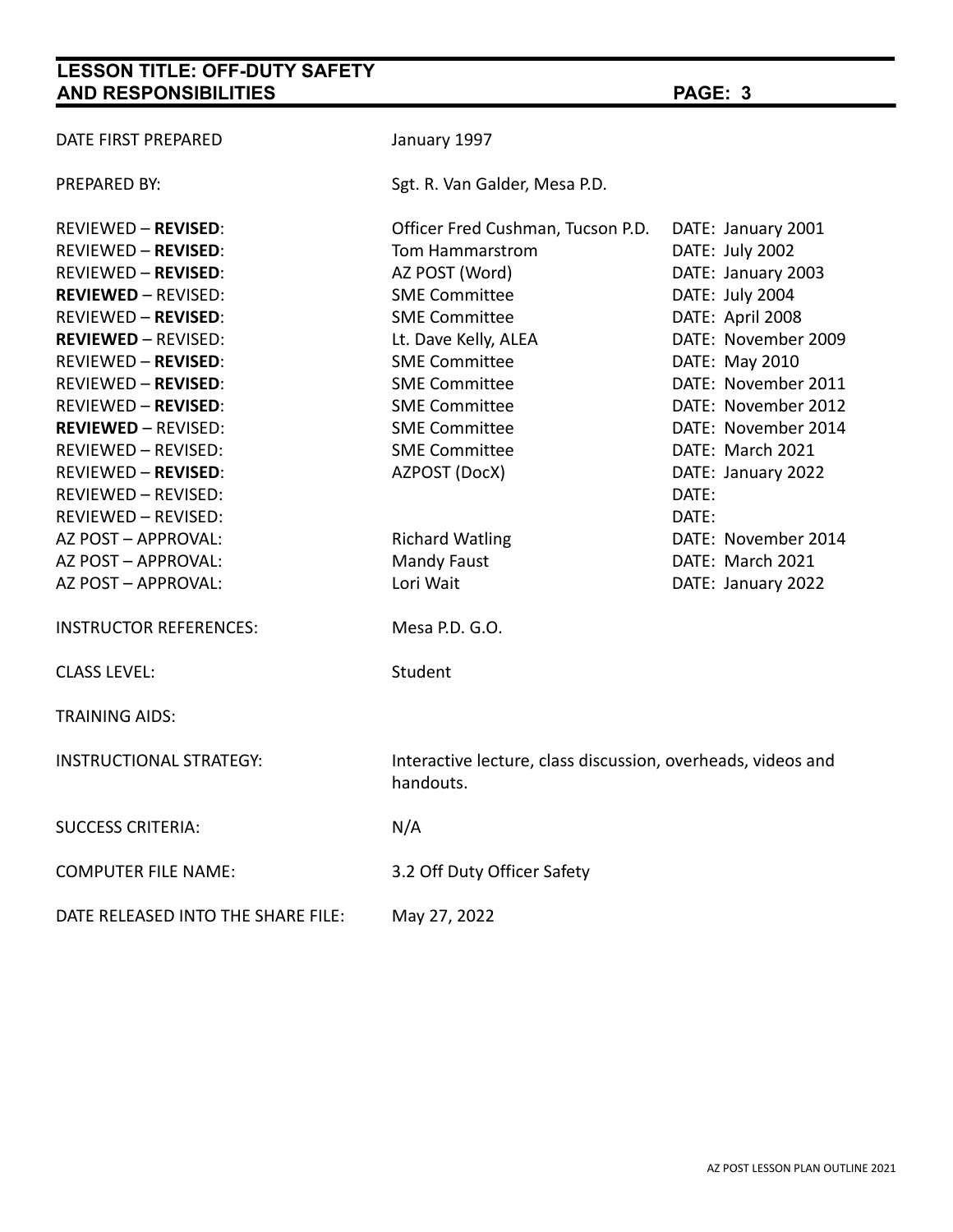### **I. INTRODUCTION**

- A. Instructor (self) introduction.
- B. Preview learning activities.
- C. This doesn't apply to me. (Or does it?) *INSTRUCTOR NOTE: Examples can be changed.*
	- 1. It will not happen to me.
	- 2. It only happens in Los Angeles, Chicago, New York and other big cities.
	- 3. On duty, you go to calls.
	- 4. Off duty, they come to you
	- 5. You are off duty two-thirds of the day.

[https://www.youtube.com/watch?v=\\_sD7a8y\\_RBI](https://www.youtube.com/watch?v=_sD7a8y_RBI)

### **II. OFF-DUTY EXAMPLES**

- A. Numerous recent local events:
	- 1. Glendale, November 2019 road rage incident. Suspect Paul Bennet nearly crashed into an off-duty officer, then followed him to Circle K and pointed a gun at him.

[https://www.azfamily.com/news/phoenix-man-points-gun-at-off-duty-officer-at-glendale-ci](https://www.azfamily.com/news/phoenix-man-points-gun-at-off-duty-officer-at-glendale-circle-k-police-say/article_63013e22-1184-11ea-8157-37f6337e86a5.html) [rcle-k-police-say/article\\_63013e22-1184-11ea-8157-37f6337e86a5.html](https://www.azfamily.com/news/phoenix-man-points-gun-at-off-duty-officer-at-glendale-circle-k-police-say/article_63013e22-1184-11ea-8157-37f6337e86a5.html)

2. Chandler P.D. – fight with boxer Michael Carbajal.

[https://apnews.com/article/764e26992ae60609ff784d8517a839cb#:~:text=CHANDLER%](https://apnews.com/article/764e26992ae60609ff784d8517a839cb#:~:text=CHANDLER%2C%20Ariz.,gas%20station%20early%20Monday%20morning) [2C%20Ariz.,gas%20station%20early%20Monday%20morning.](https://apnews.com/article/764e26992ae60609ff784d8517a839cb#:~:text=CHANDLER%2C%20Ariz.,gas%20station%20early%20Monday%20morning)

3. Border Patrol, May 2020, shot suspect Codey Foy, who was being chased by Maricopa PD. After release, Foy said he wanted to find the home of the agent to confront him about it.

[https://www.azfamily.com/news/manhunt-suspect-shot-in-officer-involved-shooting-in-ma](https://www.azfamily.com/news/manhunt-suspect-shot-in-officer-involved-shooting-in-maricopa/article_9cf48ae0-8f50-11ea-a2b8-3ffb0b935c05.html) [ricopa/article\\_9cf48ae0-8f50-11ea-a2b8-3ffb0b935c05.html](https://www.azfamily.com/news/manhunt-suspect-shot-in-officer-involved-shooting-in-maricopa/article_9cf48ae0-8f50-11ea-a2b8-3ffb0b935c05.html)

4. The probability of being involved in an off duty incident is much lower than being in an on duty incident; however, the risks involved in an off duty incident increase exponentially due to the lack of resources and equipment. *INSTRUCTOR NOTE: Refer to AIMS data for current statistics on off duty officer incidents.*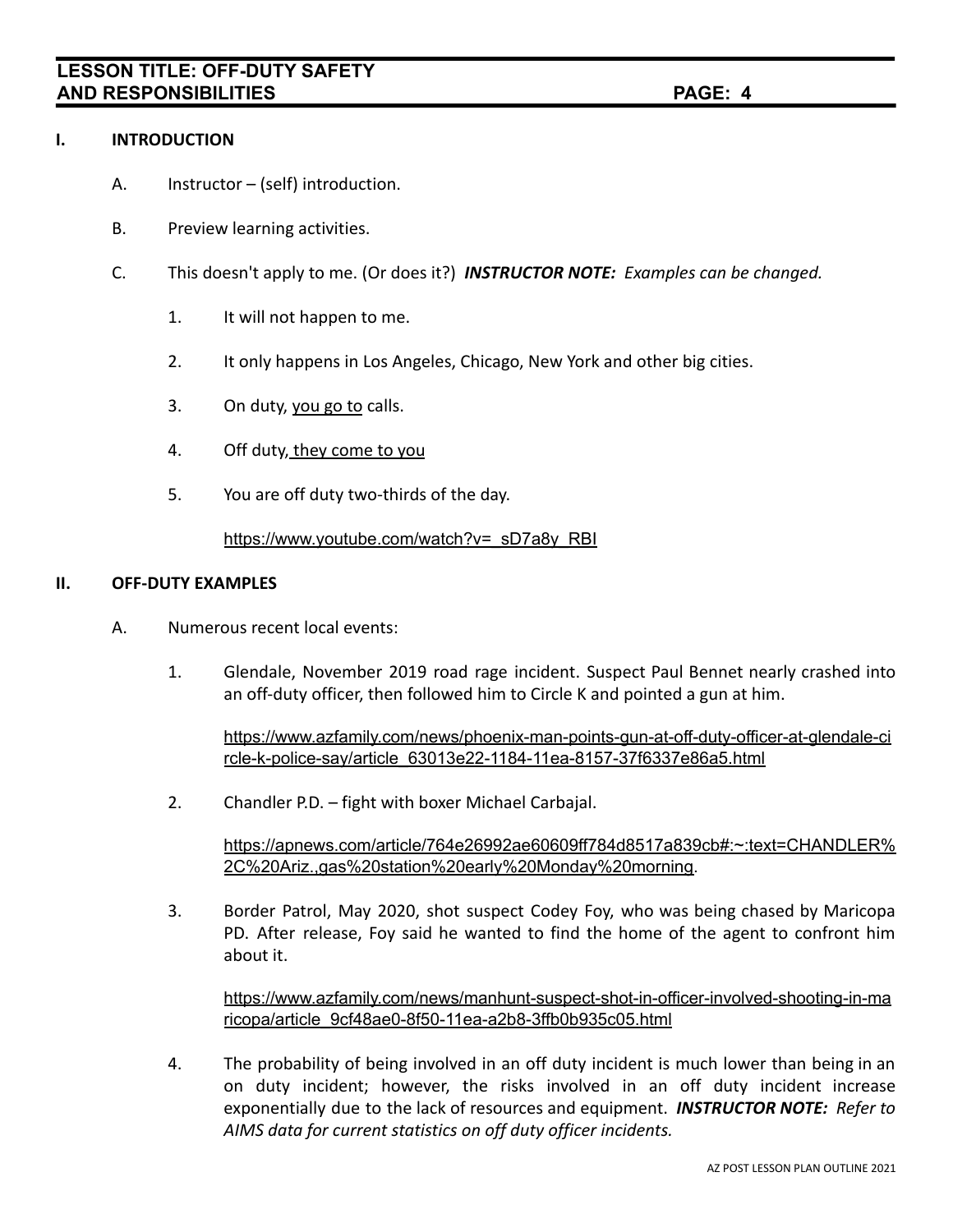B. An armed, off duty police officer, is entering a bank when he realizes the bank is being robbed at gunpoint by two suspects. The first suspect is armed with a handgun and is inside the bank near the teller counters. The second suspect is near the door securing the escape. There are two customers in the bank and one teller.

https://www.youtube.com/watch?v=TZPOxyQ\_Z4E

- 1. When the second suspect looks back and sees the officer, the officer makes a decision to draw his weapon and confront both suspects.
- 2. The second suspect submits, raises his hands and steps off to the side, allowing the off duty officer to confront the first suspect directly.
- 3. The first suspect appears to be complying. He puts the weapon in his pocket, puts one hand up and gets face down on the ground.
- 4. Once on the ground, the first suspect pulls the weapon from his pocket, points it in the direction of the off duty officer, and fires.
- 5. The off duty officer returns fire, striking the first suspect. The suspect eventually flees from the bank.
- 6. The off duty officer was notified by the bank; he was no longer wanted as a customer because he violated their policy of not intervening during a robbery.
- 7. The bank reevaluates their position after news coverage, and allows the off duty officer to remain a customer.
- 8. What if someone else would have been injured during this incident?
- 9. Even decisions based on good faith have the potential for adverse administrative, criminal, civil, and even emotional consequences.
- C. An officer's actions and decisions in an off-duty incident directly affect the officer and the employing agency, their friends and family.

[https://www.cbs58.com/news/detective-shot-multiple-times-while-picking-up-pizza-during-super](https://www.cbs58.com/news/detective-shot-multiple-times-while-picking-up-pizza-during-super-bowl-police-say)[bowl-police-say](https://www.cbs58.com/news/detective-shot-multiple-times-while-picking-up-pizza-during-super-bowl-police-say)

Video of Chicago Police Officer charged in off duty shooting

[https://www.chicagotribune.com/news/criminal-justice/ct-chicago-police-lawsuit-cabrera-shooting](https://www.chicagotribune.com/news/criminal-justice/ct-chicago-police-lawsuit-cabrera-shooting-20210111-ti4ide4ovvb3jblyen43uvqfcm-story.html) [-20210111-ti4ide4ovvb3jblyen43uvqfcm-story.html](https://www.chicagotribune.com/news/criminal-justice/ct-chicago-police-lawsuit-cabrera-shooting-20210111-ti4ide4ovvb3jblyen43uvqfcm-story.html)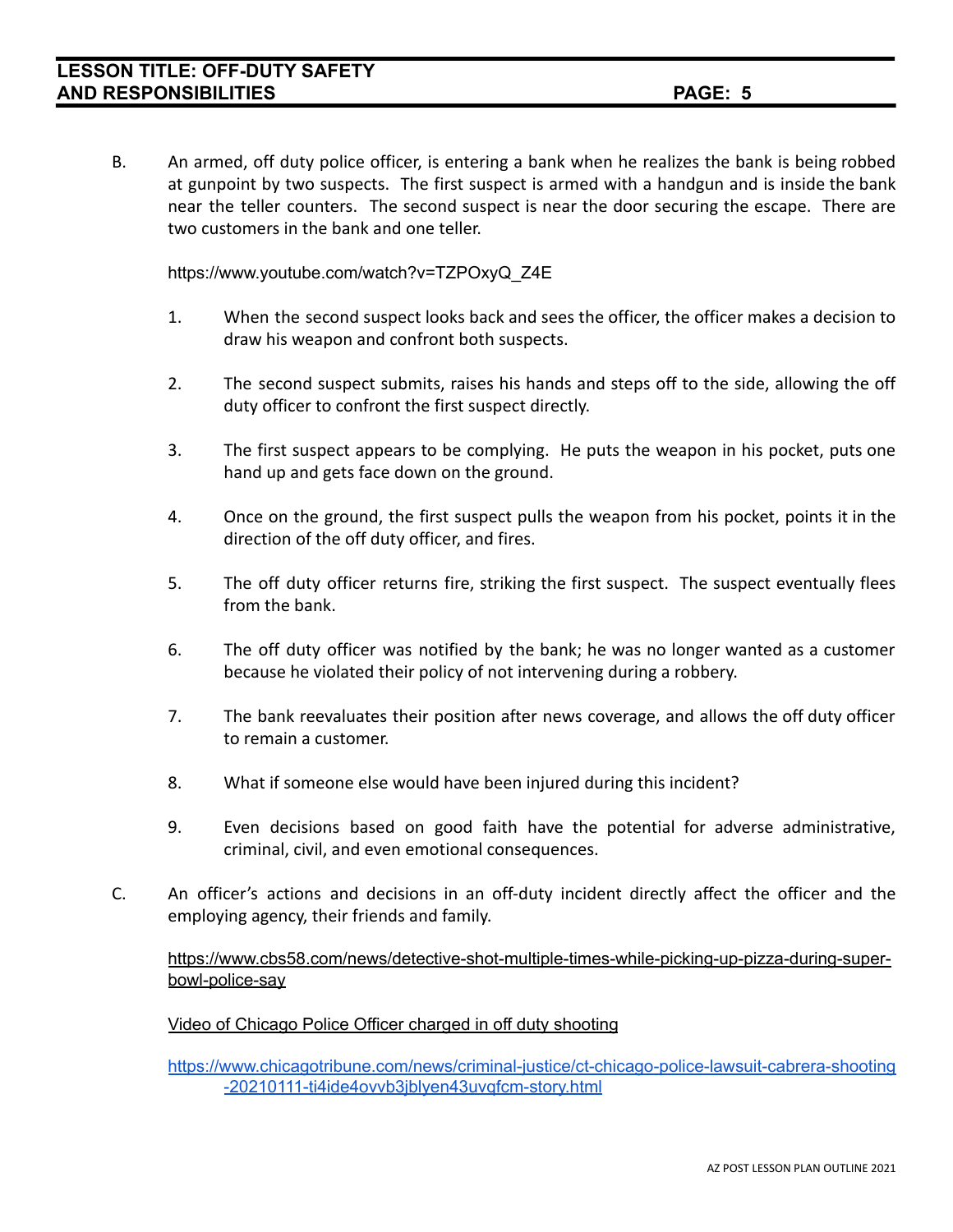[https://www.chicagotribune.com/news/breaking/ct-chicago-police-officer-bunge-shooting-lawsuit-](https://www.chicagotribune.com/news/breaking/ct-chicago-police-officer-bunge-shooting-lawsuit-20210210-ucahtu5imzgz7cez25dasock4i-story.html)[20210210-ucahtu5imzgz7cez25dasock4i-story.html](https://www.chicagotribune.com/news/breaking/ct-chicago-police-officer-bunge-shooting-lawsuit-20210210-ucahtu5imzgz7cez25dasock4i-story.html)

- 1. The officer's ability to anticipate and survive in an off-duty encounter can mean life or death to those closest to him/her.
- 2. This issue alone makes an off-duty incident one of the most critical events an officer can become involved in.
- 3. Officer safety off duty is not paranoia, but good common sense.
- D. Civil liability/department policy. **P. O. 3.2.1**

- 1. You must clearly understand your agency's requirements regarding off-duty conduct. *INSTRUCTOR NOTE: Have agency specific policies available. Ask students if they know their department's policy.*
- 2. Civil lawsuits are common for off duty incidents, because it will be alleged you acted under the color of your authority, even off duty.
- 3. Most agencies/cities/counties are unwilling to take a chance on a sympathetic jury providing a multi-million-dollar lawsuit.
- 4. If there is a question that the off duty officer acted beyond the authority of the law or outside of department policy, the agency may resist defending the officer in a lawsuit.

## **III. THREATS TO LAW ENFORCEMENT**

- A. Various Threats ( <https://www.dictionary.com/browse/extremist> )
	- 1. Violent Gangs such as Outlaw Motorcycle Gangs.
		- a. January 2016, Denver incident with Mongols OMG left one dead and 7 others shot or stabbed. Brawl was with another biker club, largely made up of off-duty officers.
		- b. Mongols blamed the officers for what happened, saying the cop club started the brawl.
- B. Various Extremist Groups.
	- 1. Definition of Extremist.
		- a. A person who goes to extremes, especially in political matters.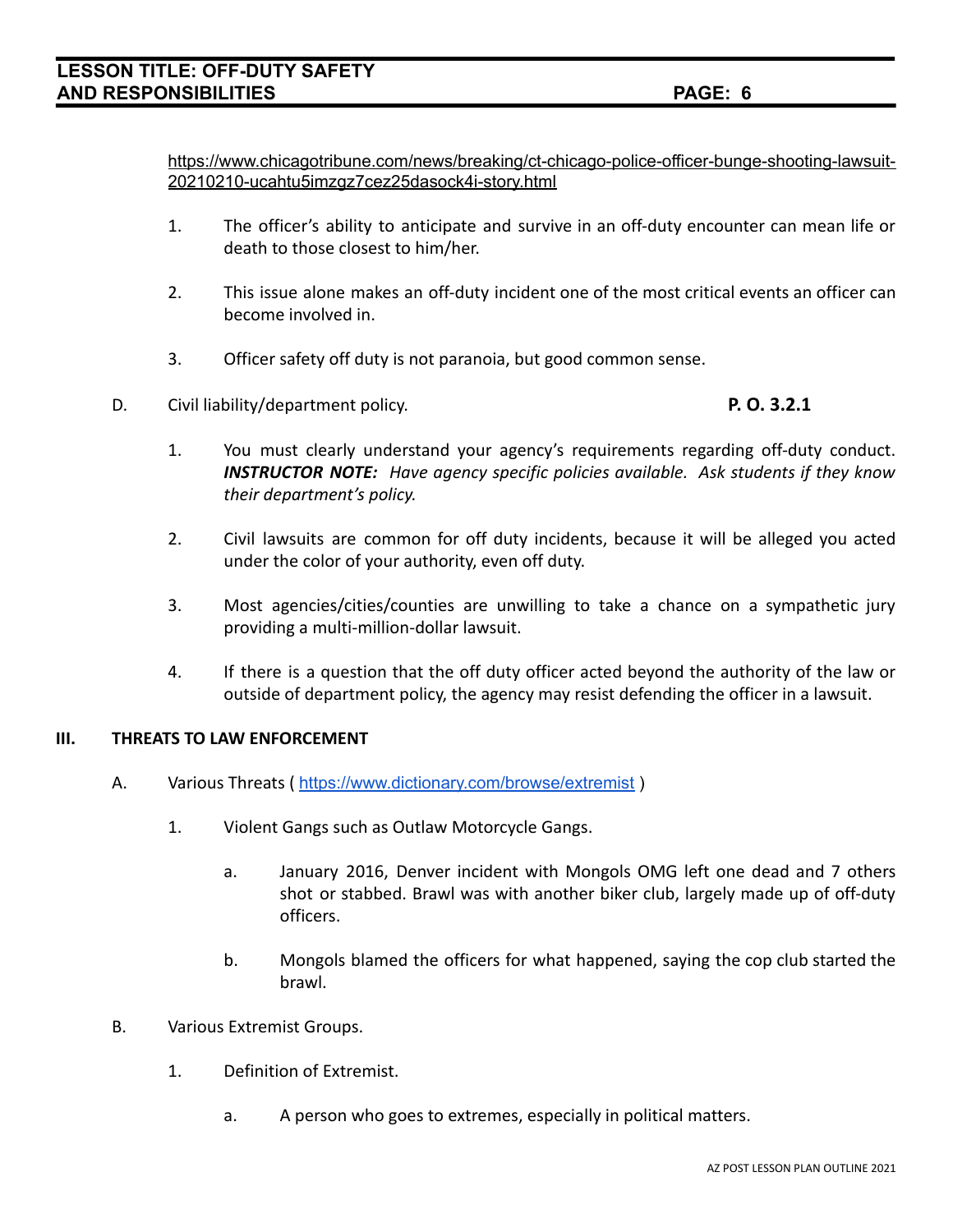- b. A supporter or advocate of extreme doctrines or practices.
- 2. Extreme conservative anti-government groups.
	- a. Mindset: views nearly all modern governments as illegitimate.
	- b. How far extreme the mindset is varies, from harassment (false liens, etc), outright assassination of police officers, and publicly advocating for civil war.
- 3. Extreme liberal anti-government groups.
	- a. Fervent belief the government, and the police especially, are systemically racist and unjust.
	- b. Example: August 2020, a Wauwatosa Wisconsin Police Officer had 50+ rioters show up at the home of his girlfriend, beat him and his girlfriend, and fire a shotgun through the back door of the home. They chose his home because he was involved in three on duty shootings.
- 4. Lone Wolf Spree Killers.
	- a. Off duty Arizona officers were among those shot by the Mandalay Bay shooter in 2017.
	- b. Often no motive besides maximizing body count.
- 5. Online threats.
	- a. Harassing police, other public officials and their family is a common tactic.
	- b. Suspects often use publicly available information to obtain even more details, and share it online, where it is conveniently available to everyone (including previously mentioned groups).
	- c. This practice is known as "doxing," and anti-police groups and individuals use it to harass officers at home.
	- d. Not much can be done to fix it after the fact, prevention is the best step!

### **IV. OFF-DUTY ENCOUNTERS**

- A. The officer can become fully involved, be a witness, notify on-duty officers or just walk away.
	- 1. Any decision requires a mature and realistic evaluation of the potential to successfully intervene and conclude the situation.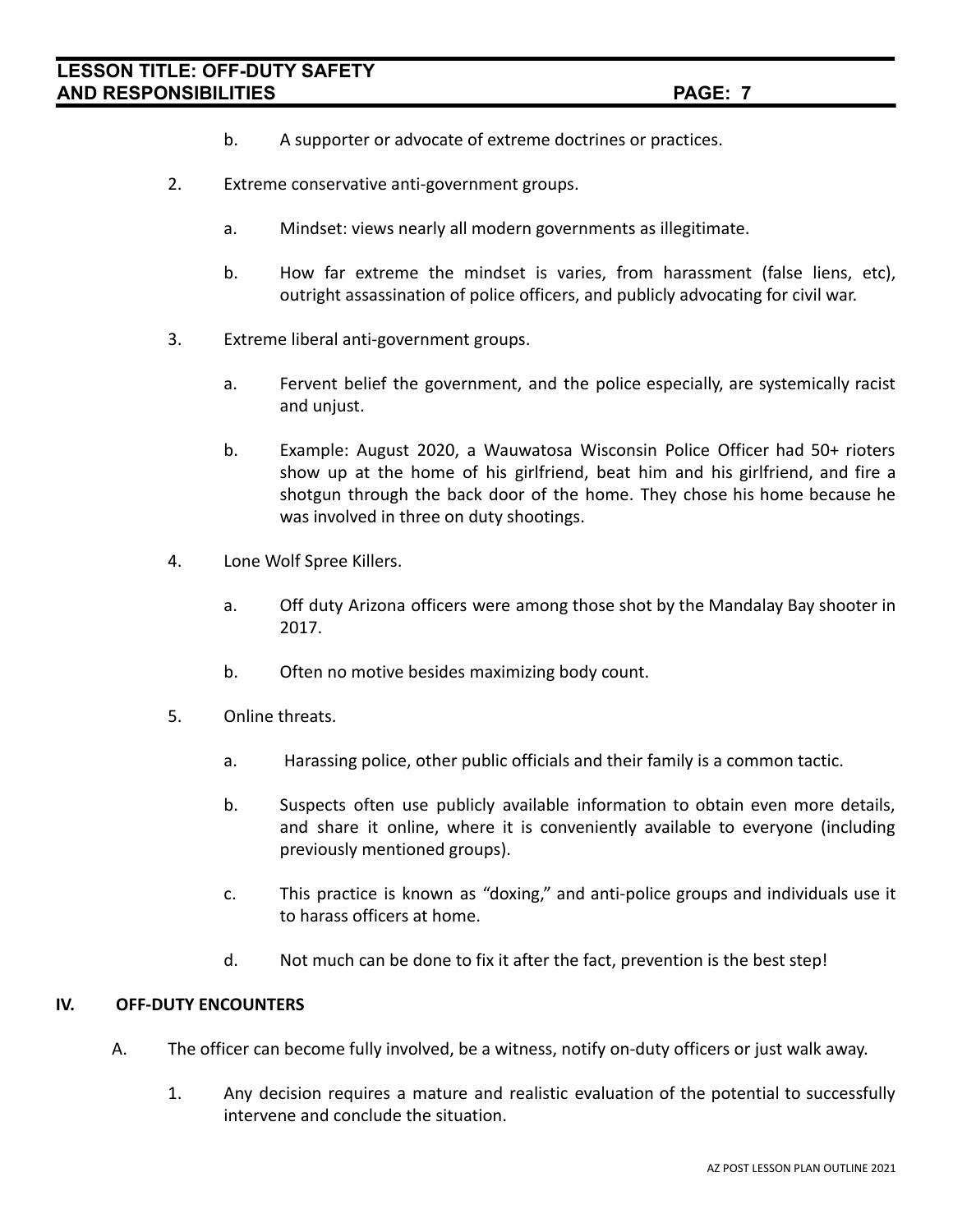- 2. The question you must ask yourself is: Coupled with the equipment you have available and no back up, what are your realistic chances of success? What defines success in each situation is different!
- B. These events illustrate the consequences which can occur from an officer trying to intervene when not directly involved in the incident. *INSTRUCTOR NOTE: Play the video clips in sections to dissect the Officer's responses. Discuss with the class.*
	- 1. In each case, the officer was not directly involved and made a conscious decision to take police action:

[https://www.usatoday.com/story/news/2020/06/15/julian-keen-jr-florida-wildlife-conservati](https://www.usatoday.com/story/news/2020/06/15/julian-keen-jr-florida-wildlife-conservation-officer-fatally-shot/3192052001/) [on-officer-fatally-shot/3192052001/](https://www.usatoday.com/story/news/2020/06/15/julian-keen-jr-florida-wildlife-conservation-officer-fatally-shot/3192052001/)

- a. June 2020, Off Duty Florida Fish and Wildlife Officer Julian Keene decided to follow a reckless driver.
- b. When Keen confronted the driver, he was shot and killed.
- 2. In 2012, an off-duty ATF agent John Capano shot at a pharmacy robber in New York.

[https://bja.ojp.gov/program/badgeofbravery/recipients/2011/john-capano#:~:text=On%20](https://bja.ojp.gov/program/badgeofbravery/recipients/2011/john-capano#:~:text=On%20December%2031%2C%202011%2C%20Special,Pharmacy%20in%20Seaford%2C%20New%20York) [December%2031%2C%202011%2C%20Special,Pharmacy%20in%20Seaford%2C%20](https://bja.ojp.gov/program/badgeofbravery/recipients/2011/john-capano#:~:text=On%20December%2031%2C%202011%2C%20Special,Pharmacy%20in%20Seaford%2C%20New%20York) [New%20York](https://bja.ojp.gov/program/badgeofbravery/recipients/2011/john-capano#:~:text=On%20December%2031%2C%202011%2C%20Special,Pharmacy%20in%20Seaford%2C%20New%20York).

- a. He successfully shot the robber, who was armed with a pellet gun.
- b. A retired lieutenant mistook the agent for a suspect, and attempted to take the agent's gun away. As this happened, the gun went off and killed the agent.
- 3. Two newly wedded off duty police officers stop an armed robbery at a fast food restaurant.

[https://www.youtube.com/watch?v=8j8TOM8F-\\_g](https://www.youtube.com/watch?v=8j8TOM8F-_g)

- a. The officers quickly developed a plan as they were observing the robbery in progress.
- b. Both had their weapons in an easily accessible area.
- c. Both officers utilized their training to end the confrontation successfully.
- d. Often, the best plan is to be a good witness. *INSTRUCTOR NOTE: Stress that each student familiarize themselves with their agency's policies regarding off duty interactions.*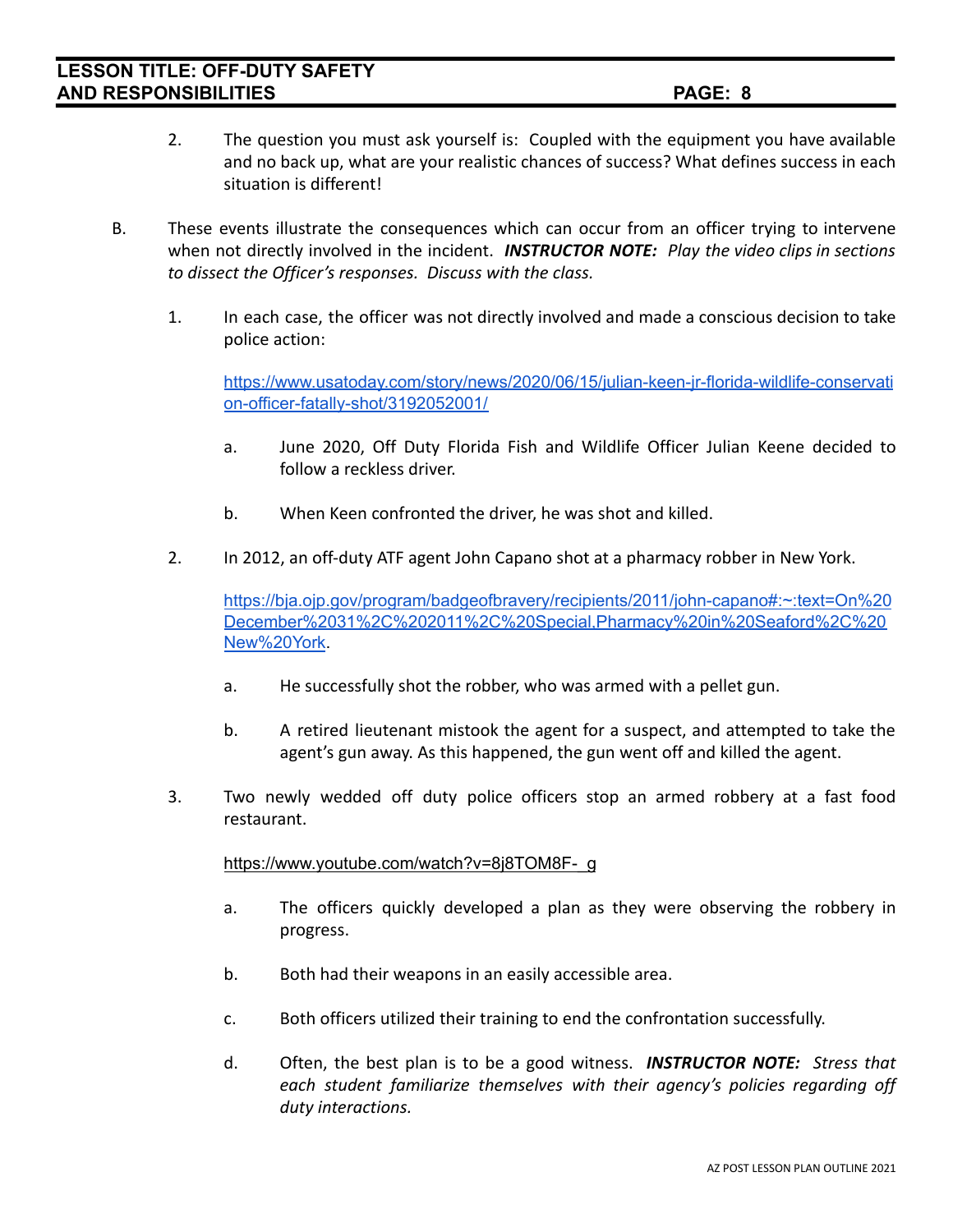- C. The question remains, when should an off-duty officer become involved?
	- 1. It must be answered by each officer based upon:
		- a. The specific set of circumstances being faced.
		- b. Experience and personal preparation.
		- c. Safety considerations.
		- d. Department policies.
	- 2. Nothing can replace solid common sense.

## **IV. FOUR (4) TYPES OF OFF-DUTY ENCOUNTERS P. O. 3.2.2**

- A. The Directly Involved Encounter. **P. O. 3.2.2A**
- B. The officer is the victim of a crime.
	- 1. Informal research shows that this is not the deadliest situation for off-duty officers.
	- 2. The officer is usually taken by surprise or caught off guard and cooperates with the suspect.
	- 3. The suspect gets what he/she wants and flees.
- C. The Directly Observed Encounter. **P. O. 3.2.2B**
	- 1. An encounter that affects others around the officer, but not the officer directly.
	- 2. This type of incident has proven time and again to be the deadliest of all off-duty situations.
		- a. The suspect is under stress and may be under the influence of alcohol or drugs and is usually startled by the officer's actions.
		- b. In a number of incidents, the officer failed to seek cover or concealment when contacting the suspect, giving the suspect a distinct advantage.
- D. Becoming Aware of Criminal Activity. **P. O. 3.2.2C**
	- 1. An officer becomes aware of the activity, but has not personally seen it.
		- a. An incident where an off-duty officer was called by a neighbor who lived a few houses away and said he/she heard noises outside of his/her window.

AZ POST LESSON PLAN OUTLINE 2021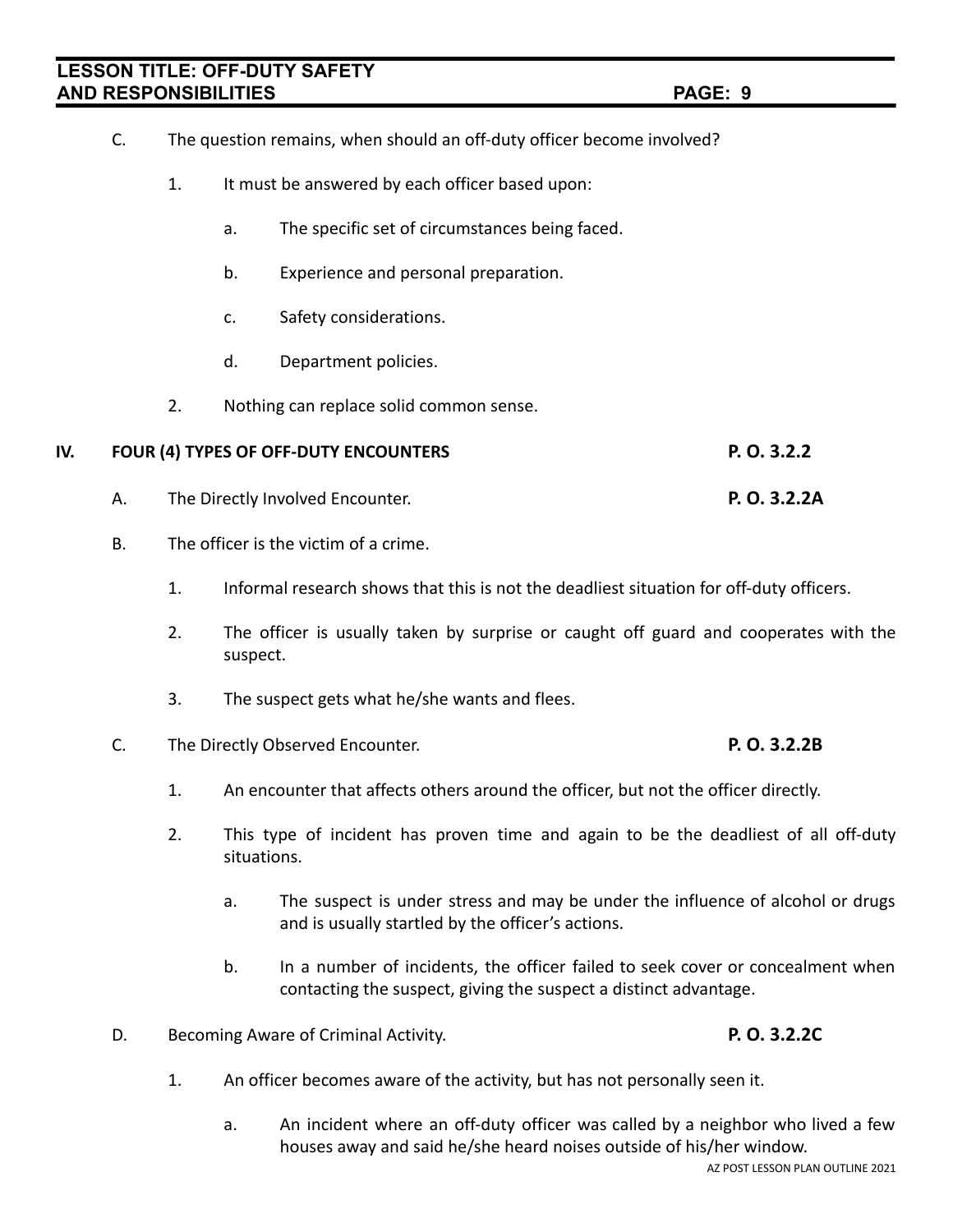- b. Instead of calling the local agency, the officer elected to investigate the situation on his/her own.
- c. When he/she stepped into the backyard, he/she was immediately shot and killed by the suspect.
- 2. Overconfidence, unrealistic perception of danger, tactical error and alcohol all contributed to the officer's death.
- 3. This incident should have been handled by the local on-duty officers and although a shooting may still have occurred, the on-duty officers would have been in a much better position to deal with it.
- E. The Officer/Citizen Confrontation. **P. O. 3.2.2D**

- 1. Often called the "chief's nightmare."
	- a. An encounter between an off-duty officer and a citizen that is either completely provoked by the officer or the officer has significantly contributed to the circumstances in a negative manner.
	- b. Can include various situations, all of which cause serious problems for the officer and his/her agency.
- 2. Intoxicated officer.
	- a. An intoxicated sergeant accidentally shot a friend with his/her issued weapon, seriously wounding the friend.
		- i. The agency refused to defend the sergeant and the sergeant became solely responsible for the costs of his/her defense.
		- ii. The court of appeals upheld the decision.
	- b. An off-duty intoxicated sergeant was involved in a head-on traffic collision killing two (2) people. The sergeant is currently in state prison.
	- c. An intoxicated officer was involved in a bar fight when the officer's gun accidentally discharged, killing the officer's adversary.
	- d. The resulting lawsuit cost the officer \$250,000 and the officer's department \$17 million.
	- e. An officer working in an off duty capacity at a local night club, was involved in a deadly force encounter. During the investigation it was discovered the night club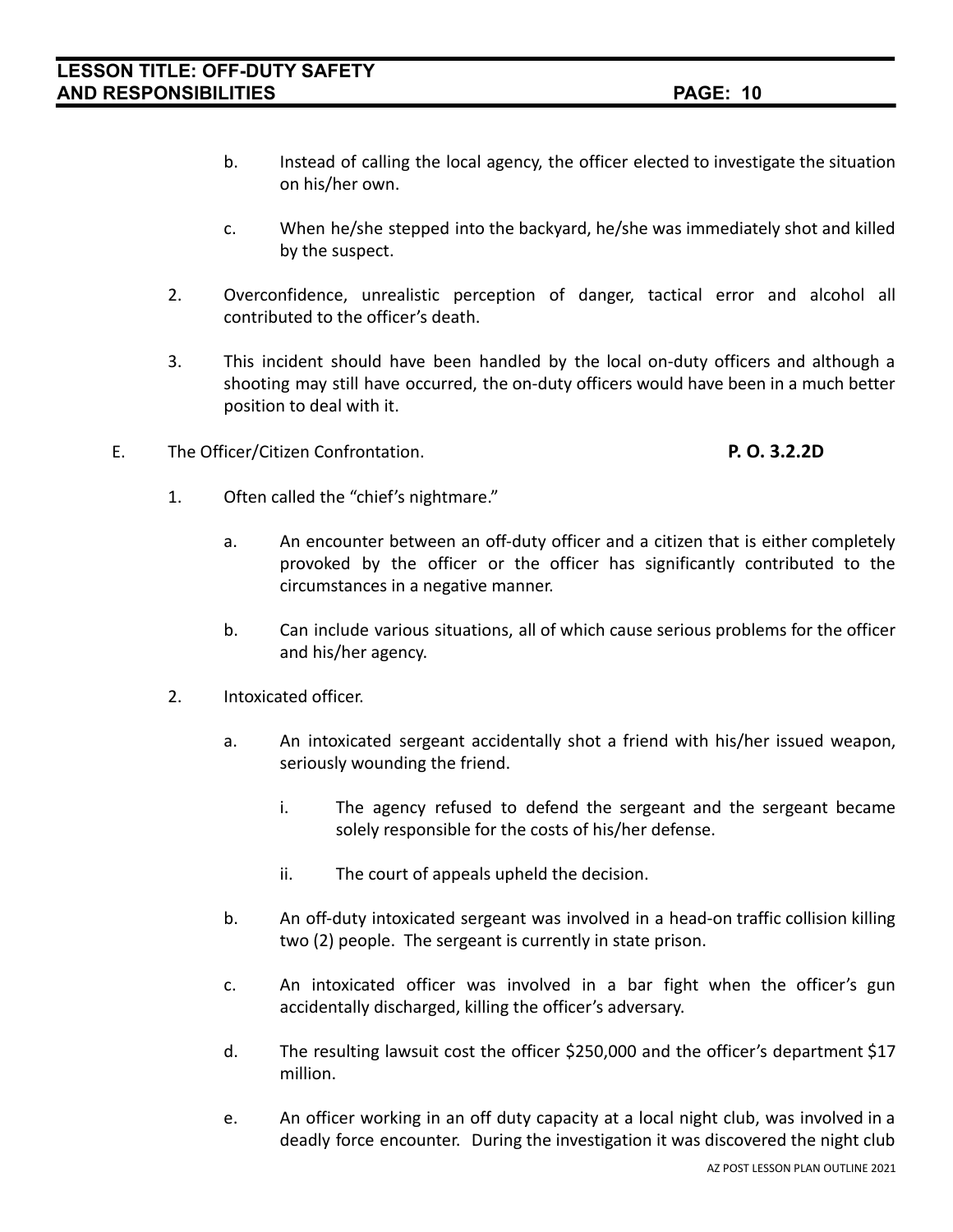had closed and the officer stayed late to escort the manager to the bank to make a deposit. While waiting, the officer consumed multiple alcoholic drinks. The shooting took place after the officer had been drinking.

- 3. Criminal behavior.
	- a. In June 2019 Kent County Deputy Kenyatta Weaver unjustifiably pulled a gun during a brawl at a trailer park.
		- i. Lied to investigators and caused tremendous damage to public trust.
		- ii. Resigned a year later after leaving the scene of an accident, saying he lied to "see if I could get away with it."
- 4. Road rage.
	- a. 24 year Baltimore Police Officer Kevin Miller pointed a gun at a pedestrian who spilled tea on his car.
	- b. The pedestrian said it was accidental, he spilled the tea trying to avoid being hit by another car.
	- c. Miller was sentenced to five years in prison over spilled tea.

## **V. IMPORTANT OFF-DUTY CONSIDERATIONS P. O. 3.2.3**

- A. Being identified while off duty (common profile). **P. O. 3.2.3A**
	- 1. Fanny pack.
	- 2. Short hair, mustache, conservative dress, weapons not properly concealed in clothing, etc.
	- 3. Wearing police-related equipment or clothing.
	- 4. Wearing police gear/uniform to and from work in your personal vehicle.
		- a. Suspects followed a local sergeant home from work to learn where he lived.
		- b. The suspects later returned to the home and the sergeant's car was burglarized and his SWAT gear stolen.
		- c. Can also cause problems ranging from false accusations of traffic violations to assault.
- B. On duty vs. off duty. **P. O. 3.2.3B**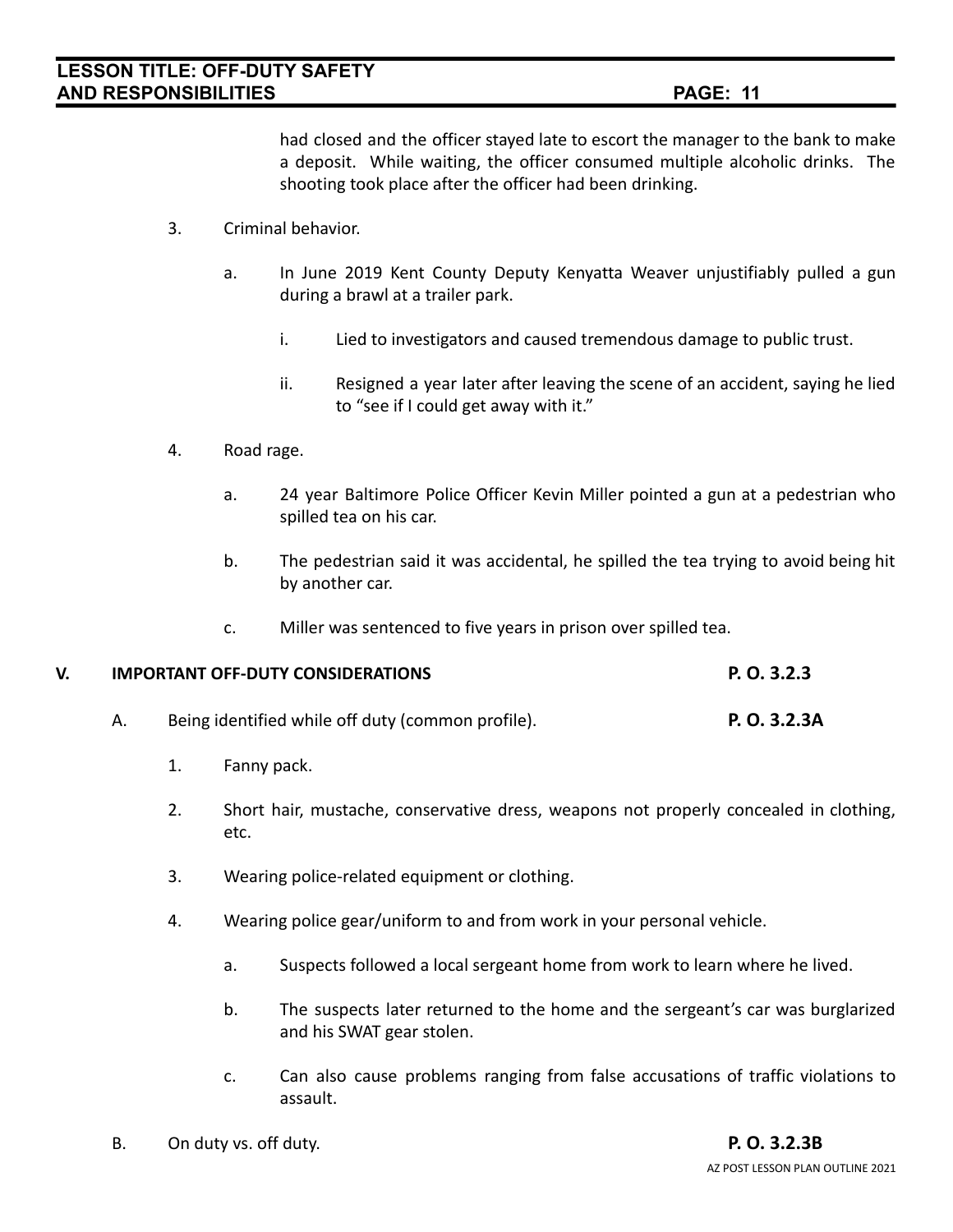- 1. On-duty equipment: Gun, radio, handcuffs, less lethal (TASER, baton, pepper spray), back-up units available, visible uniform, vest, etc.
- 2. Off-duty equipment: Gun, badge maybe less lethal if you choose to carry any (such as compact pepper spray).
	- a. Do you have enough ammo for a multi-suspect gun fight?
	- b. Are you carrying your gun in a fight worthy holster? Will it retain your weapon securely if you end up fighting someone?

https://www.youtube.com/watch?v=pbXznf\_dHVU

- c. **If you can't retain your weapon, you are just a "walking holster" for someone else!**
- d. Do you have the tools and skills needed to deal with a non-lethal problem? Not every situation you could get involved in is a "gun problem" or even a potential use of force (more likely to use medical equipment than any weapons or force).
- e. No radio, back up, visible uniform, vest, etc.
	- i. You mistakenly think people should recognize that you are an officer even when off duty.
	- ii. Lack of resources we take for granted on duty.
- f. Identifying yourself not only to suspect(s), but to arriving uniformed officers.

### **P. O. 3.2.3D**

- i. In many cases involving off-duty arrests and uses of force, identification is a major issue - officers have been killed by other officers because they weren't identifiable as officers. *INSTRUCTOR NOTE: When in plain clothes, officers should wear badges hanging around their neck, not on the belt. Something that may provide 360 degree identification such as a visible beanie. Arizona law which allows for enhanced penalties against suspects who attack off duty cops only applies IF the suspect knows the victim was an officer.*
- ii. It is critical that an officer can demonstrate that the suspect knew he/she was an officer.
- iii. Have I.D. readily accessible to non-gun hand.
- iv. To responding officers, you are just a person pointing a gun at another person.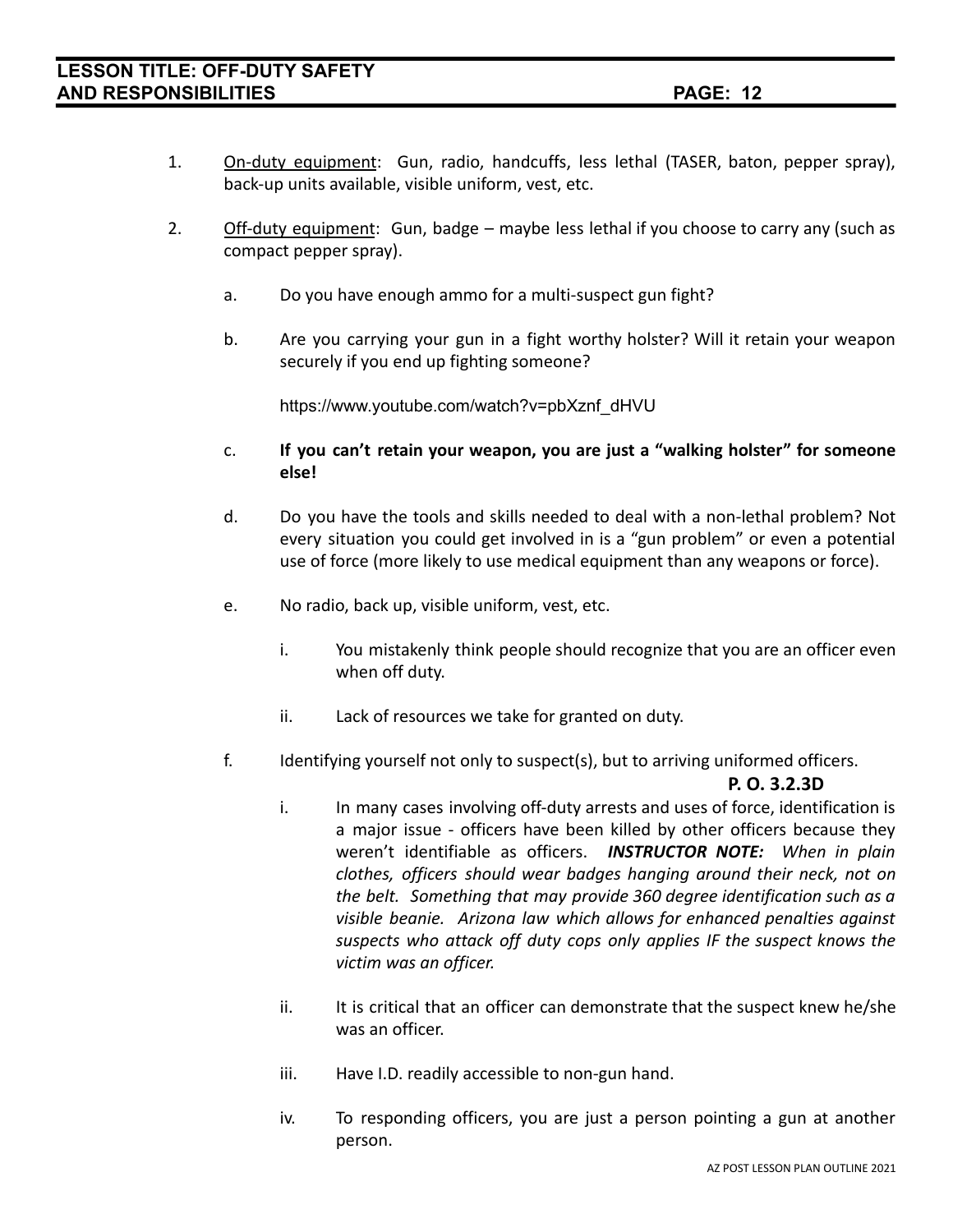- v. Use plain language, no codes.
- 3. What jurisdiction are you in? Which agency?
	- a. Many officers do not work and live in the same beat/district.
	- b. Chances are higher of contacting past suspects while off duty if you do work and live in the same beat/district.
	- c. Undercover assignments (who are you dealing with)?

https://www.odmp.org/officer/17878-corporal-mario-roberto-jenkins

- i. Corporal Mario Jenkins was working a plainclothes assignment at a university football game.
- ii. Jenkins got into a scuffle with students, and his gun went off.
- iii. Jenkins was shot and killed by an Orlando officer, believing him to be a gunman. *INSTRUCTOR NOTE: Plain clothes or off duty, remember to cooperate with responding officers.*
- C. Ways to limit projecting that you are an officer:
	- 1. Carry your badge wallet and personal wallet separate. Avoid the "combo" wallet.
	- 2. No business cards in your personal wallet.
	- 3. Keep house keys/work keys separate from car keys.
	- 4. During any type of robbery, what might you lose:
		- a. House or work keys.
		- b. Police identification.
	- 5. No bumper stickers (FOP/union/DPS).
		- a. License plates that are codes (9IM 918).
		- b. Plate frames "My other car rolls code 3."
	- 6. No equipment visible in personal vehicles.
		- a. Start this habit in the academy.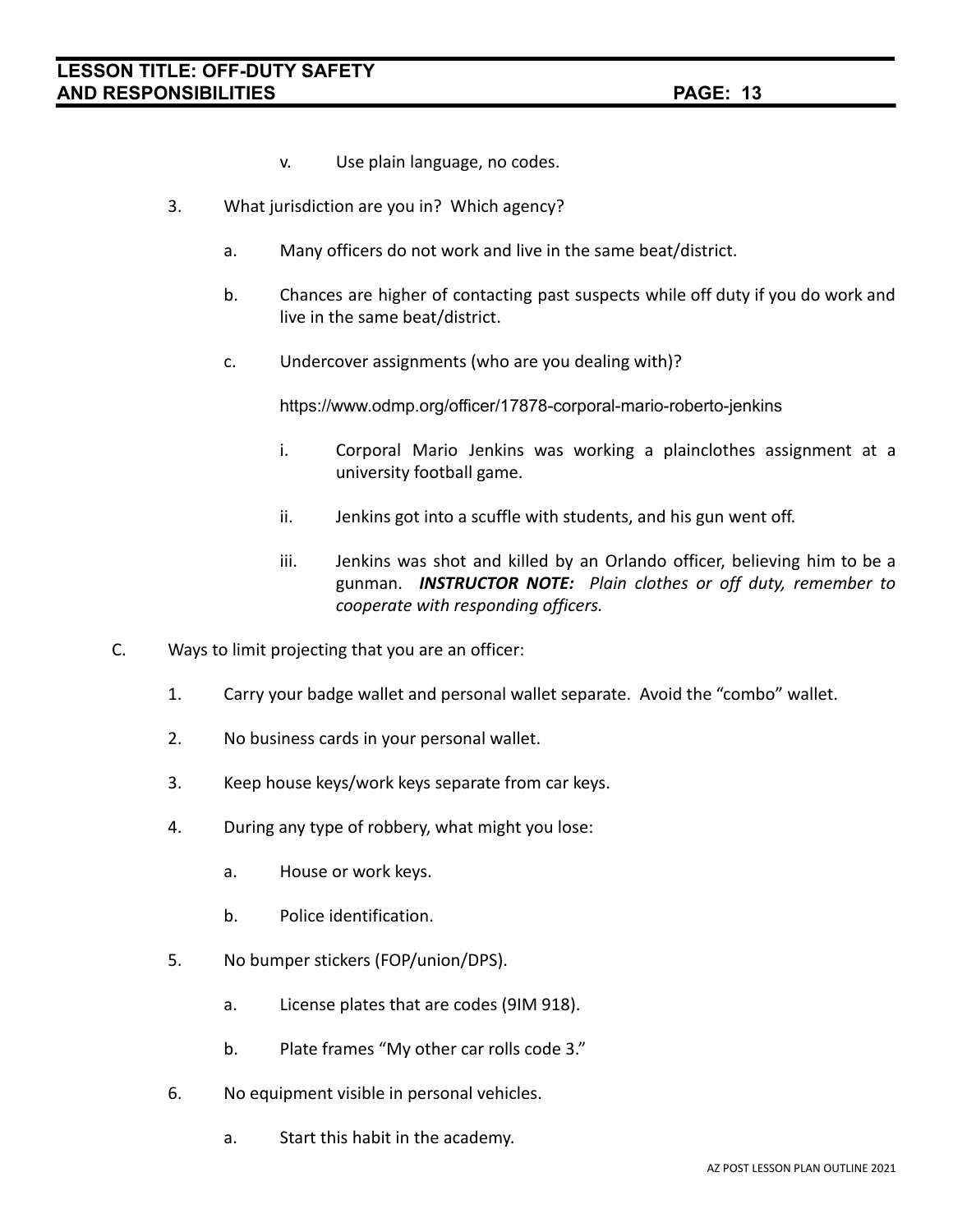- b. Do NOT make yourself an easy target for vehicle burglary/theft.
- 7. Apply a similar mentality to online behavior.
	- a. Don't share posts or videos "outing" you as law enforcement, making your home easy to locate, or detailing travel plans.
	- b. Speak to your family about these precautions and encourage them to do the same.
	- c. Be cautious of the things you say and post on your social media, which could indicate your affiliation with law enforcement.
	- d. Consider making your social media private.
	- e. Know your agency's policies and rules on social media.

## **VI. FAMILY SAFETY AND CONCERNS P. O. 3.2.3C**

# A. Advise family what to do if you are robbed or attacked when you are together.

- 1. If it comes down to you having to react, will your children try to stay close to you?
	- a. Teach them about taking cover.
	- b. Teach them about how you will move away to get the suspect's attention on you and away from them.
- 2. Advise children to give the suspect any property he/she wants. They may not understand the danger they are in.
- B. Advise children not to say you are an officer. Actual statements made by children:
	- 1. "Mommy, your gun is in your purse."
	- 2. "Do something daddy, you're a cop."
- C. Only resort to police action if it becomes absolutely necessary for your family's safety.
	- 1. Talk with your family about expectations if it becomes necessary for you to take police action while off duty.

## **VII. VICTIM/WITNESS MENTALITY VS. OFFICER MENTALITY P. O. 3.2.3E**

A. In the majority of the cases, the best option is to be a good witness.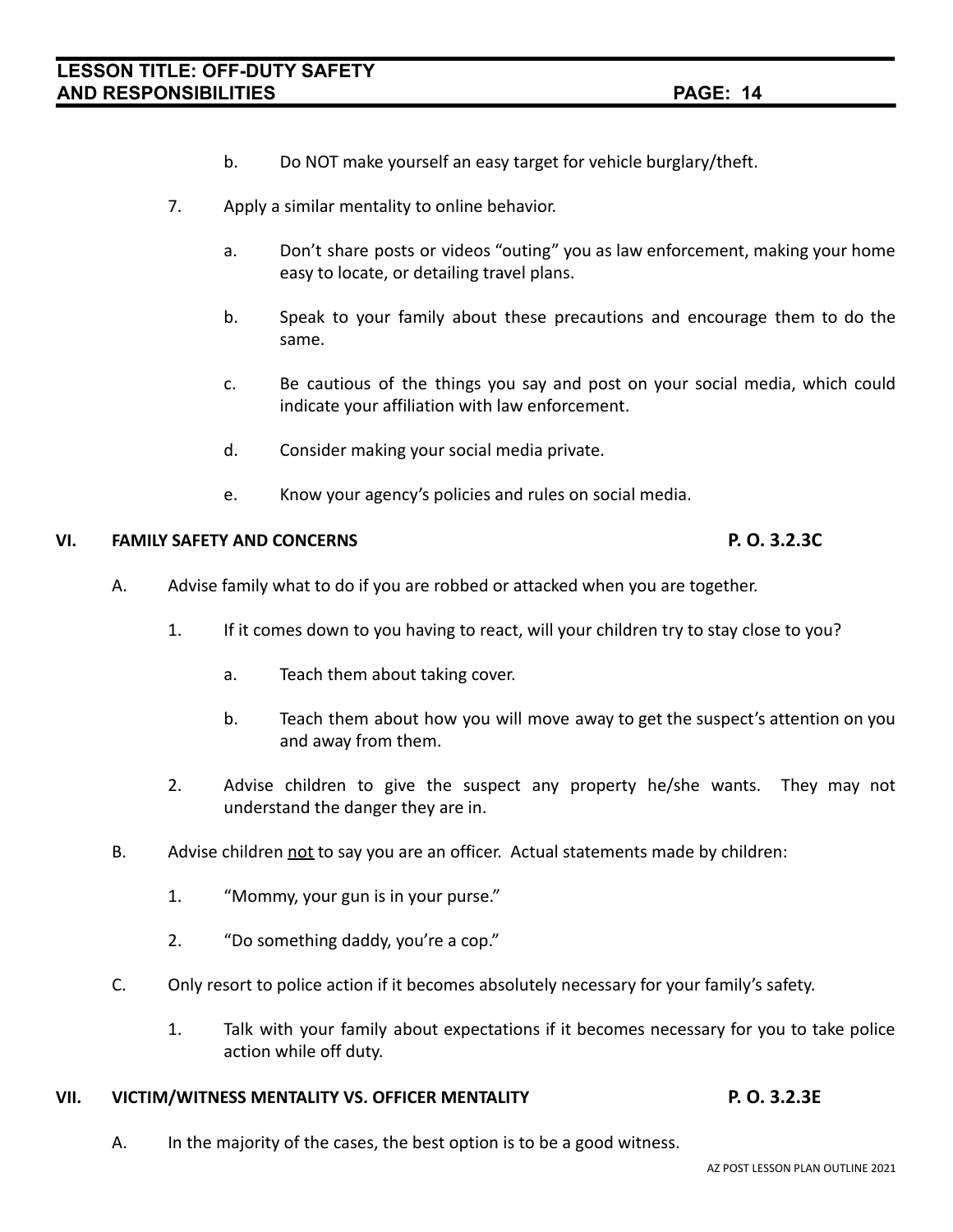- B. No officer likes being a victim or not taking action.
- C. Be a victim/witness until it is either unsafe or the suspect is going to learn that you are an officer and may harm you or your family.

### **VIII. OFFICER SAFETY AND CONCERNS**

A. Any off-duty situation must be approached sober. Refer to previously discussed incidents.

**P. O. 3.2.4**

- B. Family safety is the NUMBER ONE concern as well as the safety of citizens.
	- 1. You have a chance if you see it coming, what you do not know or see is the danger. The "Cooper Color Codes" still apply off duty, and if you see it coming, you may be able to avoid it entirely. *INSTRUCTOR NOTE: Discuss the Cooper Color codes in plain language.*
		- a. Do not make yourself an easy target for revenge or retaliation while off duty. If you see it coming, you have a chance to react, to fight and to survive.
		- b. The Police profession is inherently dangerous. Off duty actions increase the danger due to lack of resources and equipment.
- C. Be a good witness, do not get involved unless immediate police action is necessary.
- D. Train, and be proficient, with all types of holsters or firearms you carry. **P. O. 3.2.3B**
	- 1. Train with what you actually carry and what you actually wear. Realize the limitations of your equipment and manpower.
		- a. Drawing from concealment is different enough that you won't be good at it unless you practice. ( Where is your gun? Ankle holster? Shoulder holster? Purse?)
		- b. Training with your off-duty gear will give you a better idea what "works" and what doesn't. Many officers unfortunately carry in impractical ways with bad holsters because they haven't trained enough to see how cumbersome it is.
		- c. Equipment for "non-lethal" situations: pepper spray, flashlight, medical, handcuffs?
	- 2. Understand that under stress, you will perform the way you train. Example:
		- a. You have a concealed carry holster with a snap retention device.
		- b. You always leave your holster unsnapped during your range drills out of convenience.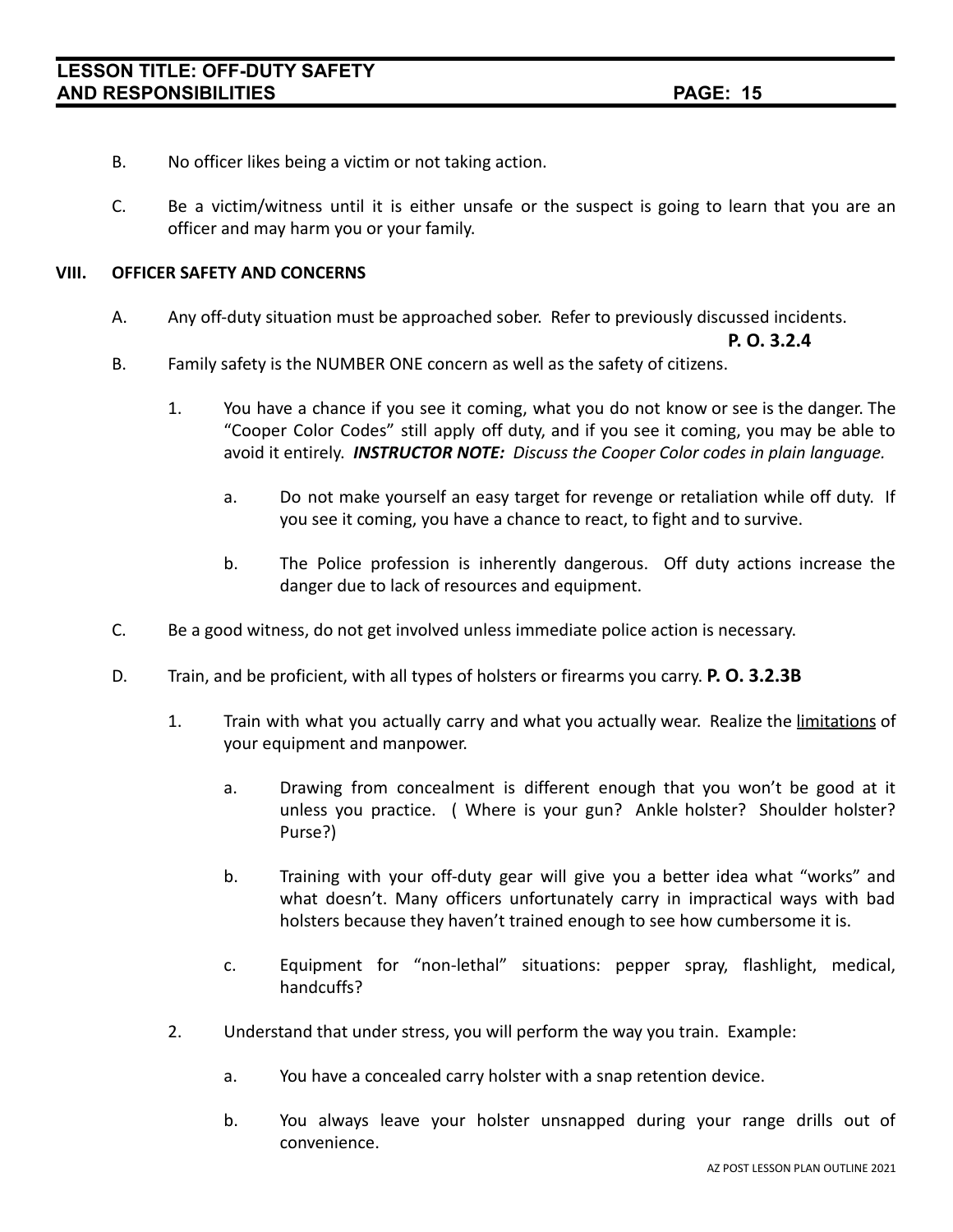- c. When you leave the range, you holster and snap your retention device.
- d. In a situation where you are under stress and need to draw from your concealed holster, your training will take over and it may lead to a delay in accessing your weapon.

### E. Good rule of thumb: **If you carry your badge, carry your gun.**

- 1. An unintended identification of you as an officer can be fatal.
- 2. August 14, 1997, a L.A.S.D. Deputy and his fiancé go to a salon.
	- a. Two (2) armed men enter the store to rob it.
	- b. As they start to take personal items from the victims, they locate his badge in his pocket.
	- c. He was unarmed and said he worked in a jail facility, but they shot him in the back of the head anyway.
	- d. He died two (2) days later.
- 3. The potential hazard of misidentification also exists.
- 4. A number of unfortunate incidents have occurred where off-duty officers have taken action, only to be shot by a citizen or other officers who did not recognize the person as being in law enforcement.
- F. Accountability even off-duty. **P. O. 3.2.4**

- 1. We are one (1) of the few professions where employees are held accountable for their behavior off duty.
- 2. Fair or unfair, be aware that because of the extreme power possessed by an officer, the public and an agency will hold off-duty officers accountable for any improper actions.
- 3. Any off-duty situation should be approached in a sober, clear-headed manner.
- 4. Good common sense is paramount in evaluating one's potential involvement in any off-duty situation.
- 5. We have all worked hard to achieve our position and are proud to be one (1) of the protectors of society.
- 6. It can all be lost in a moment of rage, misjudgment or carelessness.